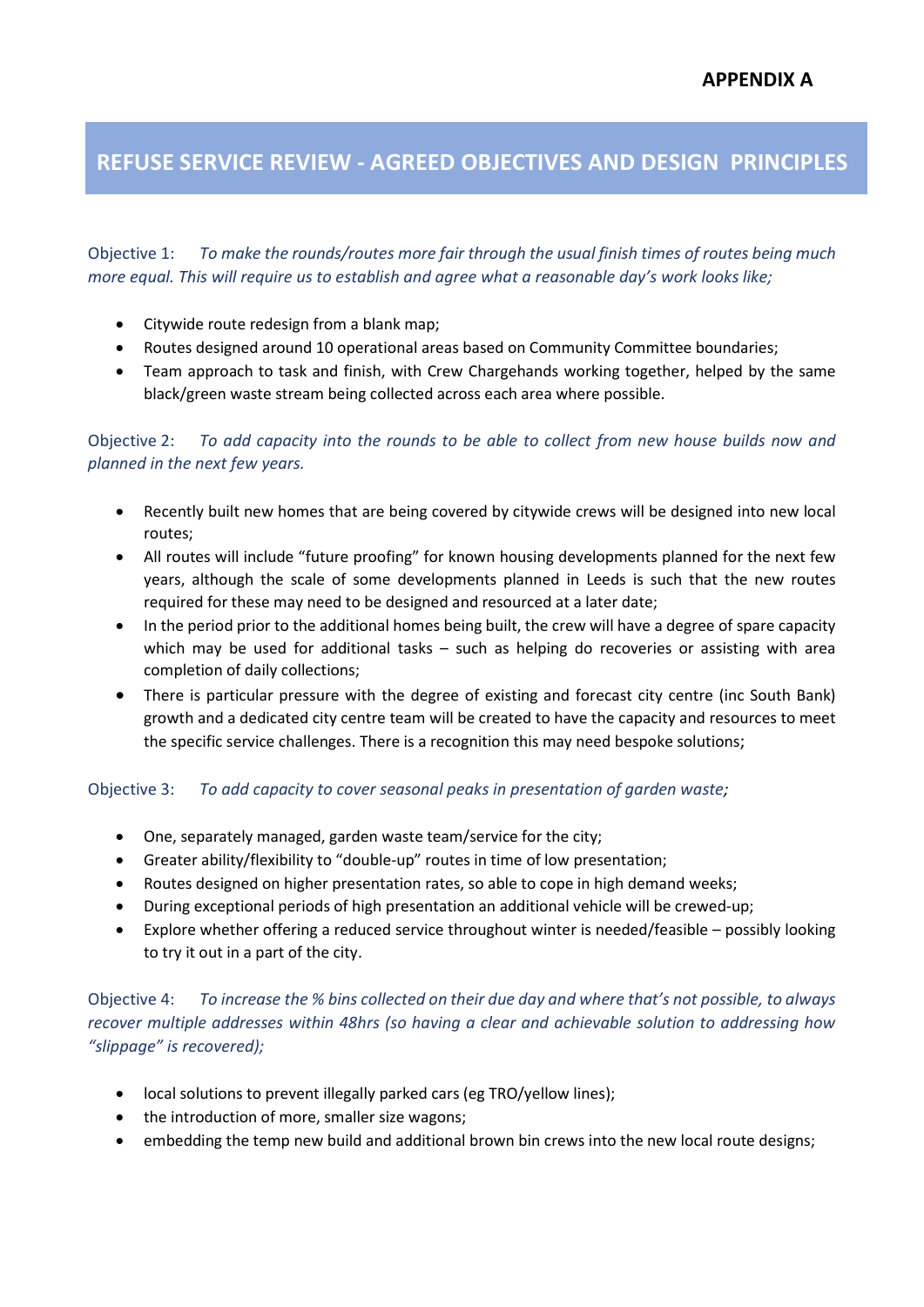- creating dedicated teams for city centre, high rise and densely populated/housing areas that also have high transiency levels (Harehills, Headingley/Hyde Park/Woodhouse has been identified by the Project Board);
- introduction of a new Crew Chargehand role on every vehicle;
- ensuring in-cab technology is fit for purpose and being used by crews, overseen by the Crew Chargehand;

Objective 5: To establish clearer lines of responsibility within crews for tasks undertaken during the day and how that relates to the role of supervisors/managers. This includes the introduction of a new Crew Chargehand role (see Appendix A for more detail on that proposed role);

- the introduction of the new Crew Chargehand role as soon as is possible;
- a development programme for new Crew Chargehands;
- better use of in-cab technology used to empower crews to complete tasks and report issues;
- importance of good two-way communication between Team Leader and Crew Chargehand.

Objective 6: To be more open and accountable as a service to customers, but at the same time being clearer about what is expected of customers in the presentation of their waste and the limitations of the service we provide;

- achieving reliable and accurate end of day reports every day is a priority for the review, and effective use of in-cab technology is the key to that;
- we need to be better at explaining to customers/residents how to use their green bins to greatest effect;
- we will restructure our service around Community Committee areas to help develop positive relationships with local communities and their democratically elected representatives;
- we will have a clear service agreement with residents (our customers) which will both set out what can be expected of us and what we need from residents.

#### Objective 7: To ensure we can reliably make collections in the more challenging locations and bring different solutions and resources to support collections in these areas;

 we need to do something different in our most challenging locations – and that may include variations on our delivery model and/or closer collaborative working with the Cleaner Neighbourhoods Team;

#### Objective 8: To deal with changed travel patterns as the service moves to the new headquarters/depot from early 2020, including the facilitation of crew pick-ups.

 when the new routes are agreed, particular consideration will need to be given to the impact on staff, in particular the Loaders, once they are operational from the new depot/facility.

#### Objective 9: To help inform decisions on future fleet requirements – reviewing types & numbers of vehicles needed now and in the future;

- if working correctly and used effectively by staff, the use of in-cab technology to report/record issues the crew come across would help empower them to have frustrations such as repeat recycling bin contaminations dealt with.
- staff need the appropriate training and support;